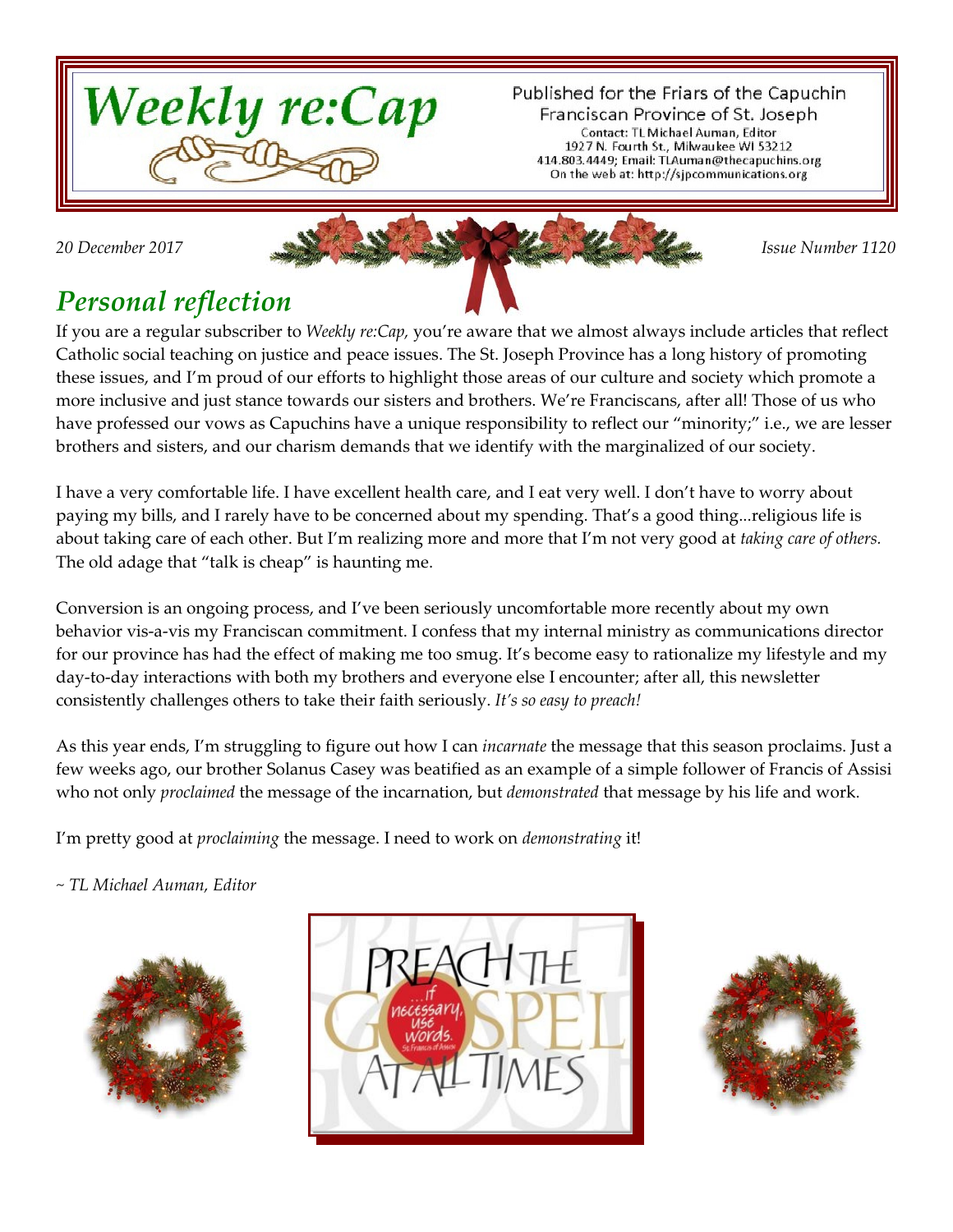# *Advent reflection on human rights and women*

Following a famine, Naomi and her family moved from Bethlehem to the land of Moab. There, her two sons married Moabite women, Ruth and Orpah. When tragedy struck, leaving the three women widowed, Naomi decided to return to Bethlehem and released her daughters-inlaw from their marital obligation. Orpah returned to her family but Ruth remained faithful, saying, "Wherever you go I will go… Your people shall be my people and your God, my God" (Ruth 1:16). Despite encountering many difficulties along the way, Ruth's love and commitment to Naomi was justified in the end. She married Naomi's relative, Boaz and both became the parents of Obed, the father of Jesse, who was the father of King David.



The story of Ruth is a story of faithfulness and love, but it is also the

story of a foreigner and of the difficulties migrants and refugees find in a foreign land. Whether it is climateinduced, or brought about by war, natural disasters, or lack of economic opportunities, global migration is one of the most pressing issues in the world today. Women and girls are the most vulnerable migrants and refugees, and they often face unspeakable violence in the form of physical and sexual assault, and even death. Moreover, women experience multiple and intersecting oppressions before, during, and after their migration journey. Sexism, misogyny, racism, xenophobia, homophobia and transphobia collude with other forms of gender-based violence to inflict harm on migrant and refugee women and girls. Our response to the global migration crisis must therefore work to develop and promote gender-responsive policies and a compassionate, human rights-based approach to migration that recognizes and defends the innate dignity of all women.

**God of the Poor,** grant us the generosity of heart to provide for those who suffer under the burden of extreme poverty – *Open our eyes to the sources of inequality that disenfranchise women all over the world.*

**God of Freedom,** grant us the confidence to work for the liberation of those who have been ensnared by contemporary slavery – *Give us the courage to defend the rights of all who have been degraded by sexual exploitation and human trafficking.*

**God of Justice,** grant us the strength to journey with our migrant and refugee sisters and brothers – *Inspire us to dismantle the barriers, both physical walls and those within our hearts, that are propped up by xenophobia, racism, and fear.*

**God of Mercy,** grant us the compassion to comfort those who mourn because of senseless violence – *May we learn to value the sanctity of all life, especially those who are seen as less than because of the color of their skin, their social class, or their addiction.* Ignite our hearts with Your justice, as we wait with joyful and expectant hope for Your coming.

*The above was excerpted from the Advent newsletter of Franciscans International.*

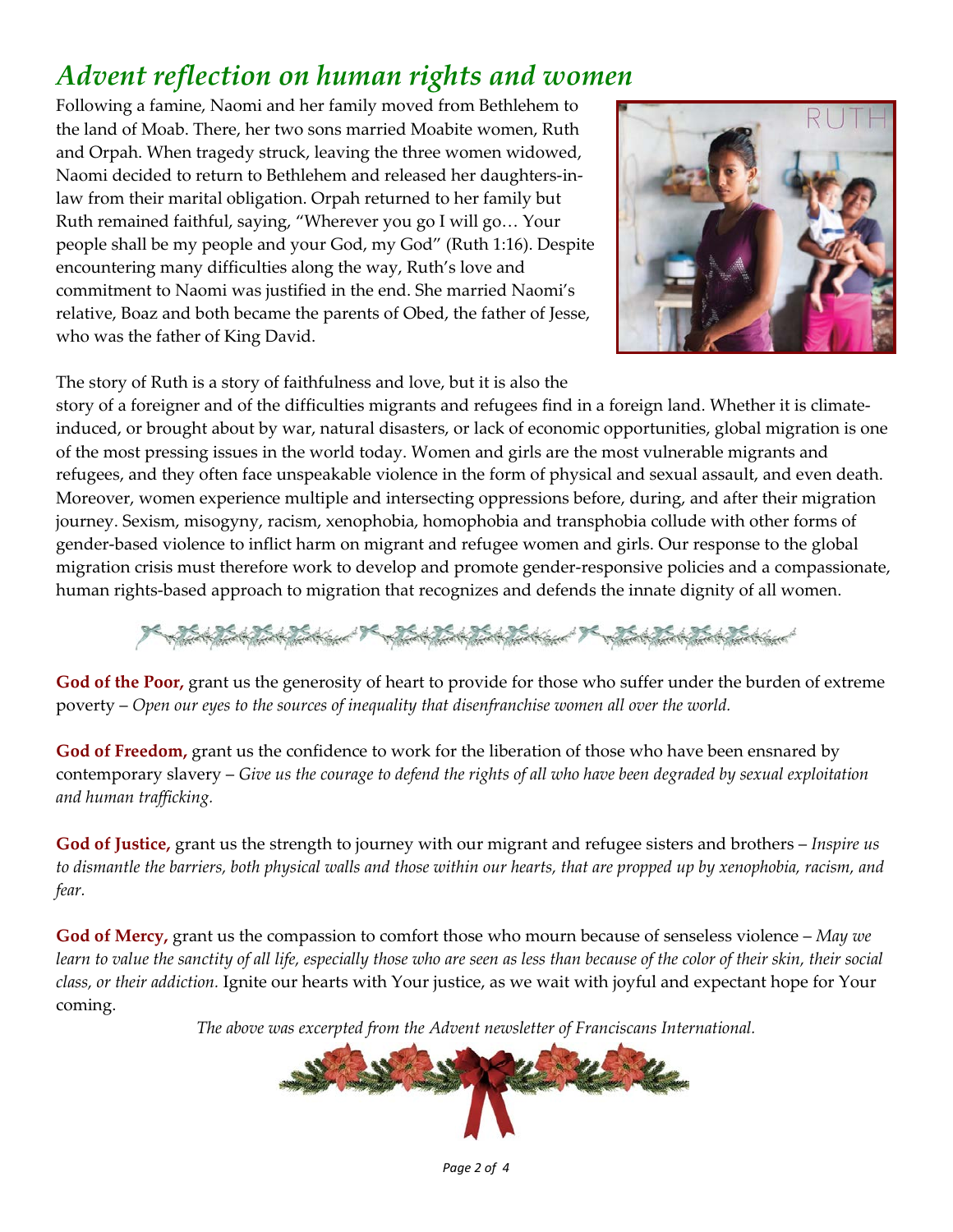### *Franciscans and the Christmas message*

*by Michael Perry, general minister of the OFMs* 



My dear brothers, we must ask ourselves how we can live and share the message of communion and love that we ourselves have received as a gift from God in and through His only beloved Son. How do we offer hope, joy and peace to one another in fraternity and to the people around us? How do we make a difference in the world, showing special compassion for those who are oppressed and vulnerable?

How does the Incarnation, the pouring out of the love and communion of God with each of us and with the entire world and created universe, shape our lives as Friars Minor? One response we might offer is found in the witness of Pope Francis who invites us to move into the existential peripheries of our world, promoting a church and an order that is open to the "joys and hopes, the grief and anguish" of the people of our time. Saint Francis also offers us clear and practical recommendations for how we might demonstrate God's communion and love. As Francis witnessed in all of his relationships, we too are called to approach people with courtesy, respect and with ears and hearts open to listen

to the murmurs of their hearts, entering into their pain and their desire for a world made new. Like Francis, we are called to be persistent in our work, our service, keeping our eyes fixed on the goal and remaining faithful to our promise to walk with God's people, especially the poor and oppressed, in humility and with hearts turned towards the Lord. And we, like Francis, must seek to take concrete steps – the rebuilding of a church in ruins – in order to be the reconciling presence of God in the world today, a world thirsting to death for peace.

My dear brothers, may the power of God's love, a love poured out in Christ Jesus through the Virgin Mary, give you comfort and encouragement. May the maternal love of Mary set your hearts afire! And may all of us be messengers of God's message of peace, joy and hope to a world that is thirsting for Good News.

## *St. Nicholas' Day in the "Holy Land"*



St. Nick came to St. Isidore the Farmer/Holy Cross Church in Mt. Calvary WI during the children's mass on the saint's feast day. Oliver Bambenek presided at the liturgy, and told the children the story of St. Nick. At the end of Mass the children were blessed and received a small gift from the saint.

*Ed note: We often refer to the Mt. Calvary area as "The Holy Land" because this is the location of our high school seminary, and several Catholic parishes.*